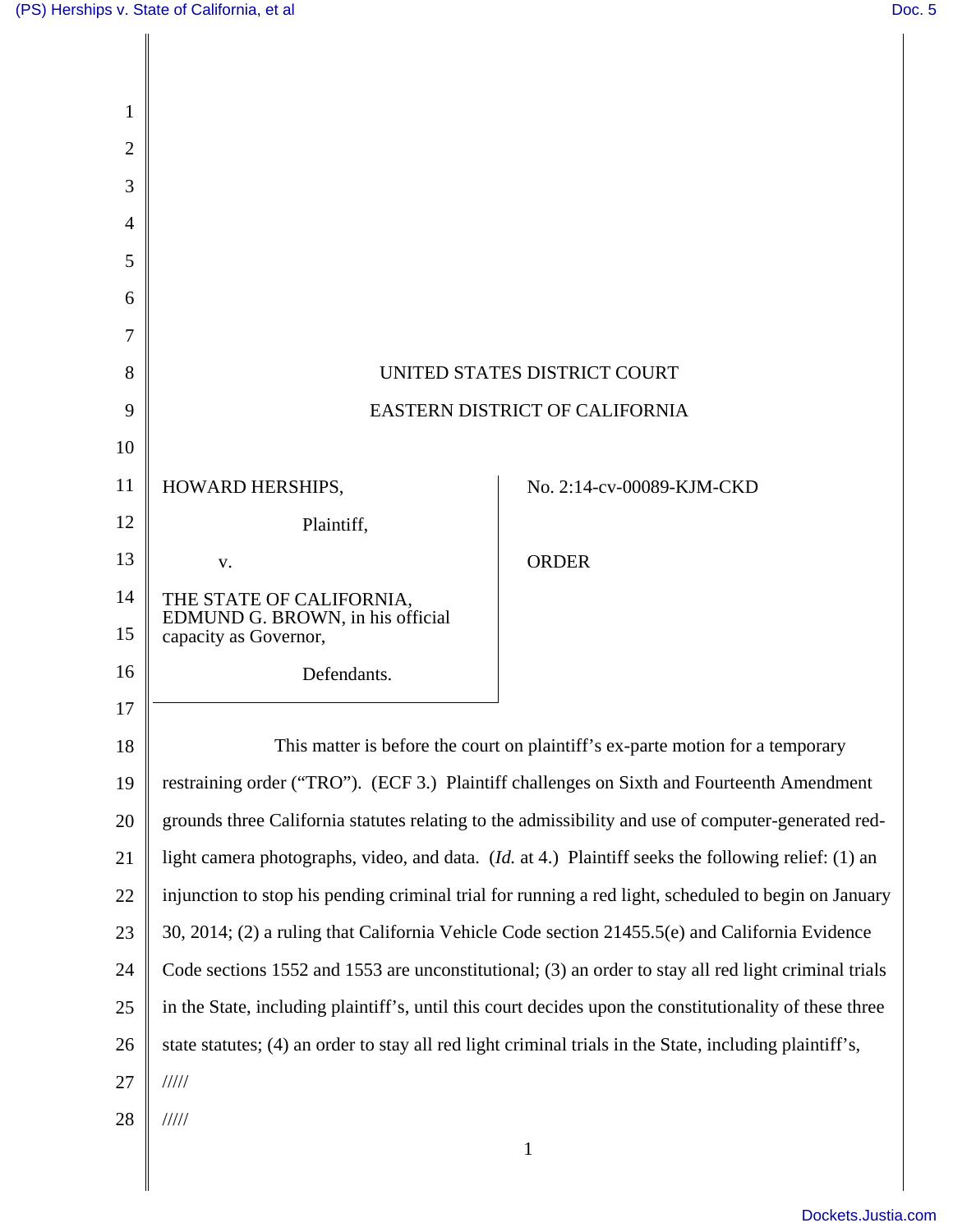1 2 3 4 5 6 7 8 9 10 11 12 13 14 15 16 17 18 19 20 21 22 23 24 25 26 27 28 2 until the California Supreme Court rules on a red light case currently under review, titled *People v. Goldberg*, 143 Cal. Rptr. 3d 839 (2012); and (5) fees and costs. (*Id.* at 10–11.) For the following reasons, the court DENIES plaintiff's motion without a hearing. A temporary restraining order may be issued upon a showing "that immediate and irreparable injury, loss, or damage will result to the movant before the adverse party can be heard in opposition." FED. R. CIV. P.  $65(b)(1)(A)$ . The purpose of such an order is to preserve the status quo and to prevent irreparable harm "just so long as is necessary to hold a hearing, and no longer." *Granny Goose Foods, Inc. v. Bhd. of Teamsters*, 415 U.S. 423, 439 (1974). In determining whether to issue a temporary restraining order, a court applies the factors that guide the evaluation of a request for preliminary injunctive relief: whether the moving party "is likely to succeed on the merits, . . . likely to suffer irreparable harm in the absence of preliminary relief, . . . the balance of equities tips in [its] favor, and . . . an injunction is in the public interest." *Winter v. Natural Res. Def. Council, Inc.*, 555 U.S. 7, 20 (2008); *see Stuhlbarg Int'l Sales Co. v. John D. Brush & Co.*, 240 F.3d 832, 839 n.7 (9th Cir. 2001) (stating that the analysis for temporary restraining orders and preliminary injunctions is "substantially identical"). The court denies plaintiff's motion for two reasons. First, plaintiff has not filed all the documents required by Local Rule 231(c). Specifically, plaintiff did not file a proposed temporary restraining order with a provision for a bond and notice to defendants that they may apply for a modification of the ex-parte TRO. Plaintiff has in the alternative not alleged the impossibility of filing this document. Second, and more importantly, even if plaintiff had fully complied with the Local Rules, the court would still deny his motion because this court may not enjoin proceedings in a state court unless "expressly authorized by Act of Congress, or where necessary in aid of its jurisdiction, or to protect or effectuate its judgments." 28 U.S.C. § 2283; *accord Younger v. Harris*, 401 U.S. 37 (1971) (a federal court granting declaratory and injunctive relief that interferes with pending state court proceedings violates national policy except under special circumstances). Plaintiff does not argue that an exception to this general rule exists here, nor can the court identify any such special circumstances.